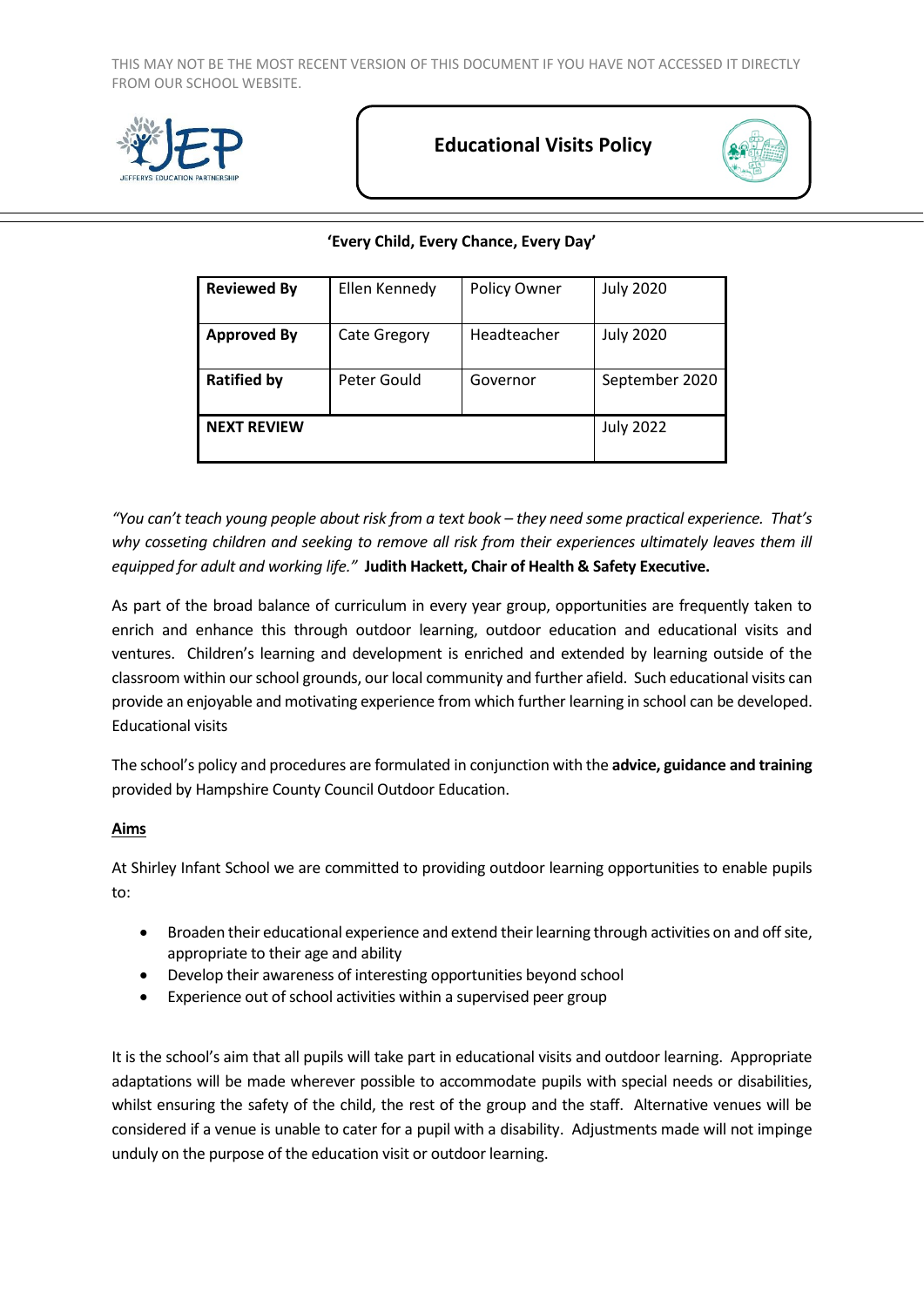# **Safety**

The safety of pupils and staff is the most important consideration. Our aim is to introduce our children to some element of well-managed risk, rather than to remove all risks involved. It is vital to maintain safety consciousness and safe working practices. Good planning and thorough risk assessments lessen the likelihood of accidents.

### **Before the educational visit/outdoor learning – Planning and Risk Assessment**

Sites or activities selected should be appropriate for the age and abilities of the class/group. Activities should be educational and lead to pupils developing new skills or knowledge.

Before any visit is arranged, the EVC Lead must give permission for the visit and a risk assessment must be completed, detailing actions to be taken to reduce any significant or medium risks. For some organised venues the venue will also be asked to produce their own risk assessment. Even when regular visits are made a new risk assessment sheet should be completed before every visit. Taking into account any new factors such as particular pupils with challenging behaviour who may need special arrangements, or a change to the itinerary.

Examples of previous risk assessments are available in the Outdoor Learning file held in the school office.

For reasons of safety and educational planning, at least one of the accompanying members of staff should have made a recent pre-visit to the venue or attended a previous trip to the location. The centre or activity provider must be known and vetted (if unsure check with the Outdoor Education Team).

The risk assessment sheet must be completed and handed to the EVC Lead at least one week prior to the date of the educational visit. The risk assessment must be reviewed on the day of the visit, any amendments made and resubmitted to the EVC Lead prior to commencement. The risk assessment should take account of the following:

- Numbers and ages of pupils involved
- Behaviour of pupils
- Pupils with medical conditions
- Pupils with disabilities
- Pupils with Special Educational needs
- Previous experiences of the group in undertaking the activity
- $\bullet$  Time of day and the time of year clothing
- Travel arrangements
- Hazards of the environment being visited
- Numbers, experience and quality of accompanying staff and volunteers
- Nature of the activity
- Ratio of adults to pupils (LA guidance is a minimum ratio of 1:6 for under 5 and 1:8 for under 8. We strive for a 1:6 ratio with a minimum of 1 teacher without a group responsibility)

Risk assessments may be required for individual pupils, for example, for pupils with challenging behaviour or for pupils with special needs, medical conditions or disabilities.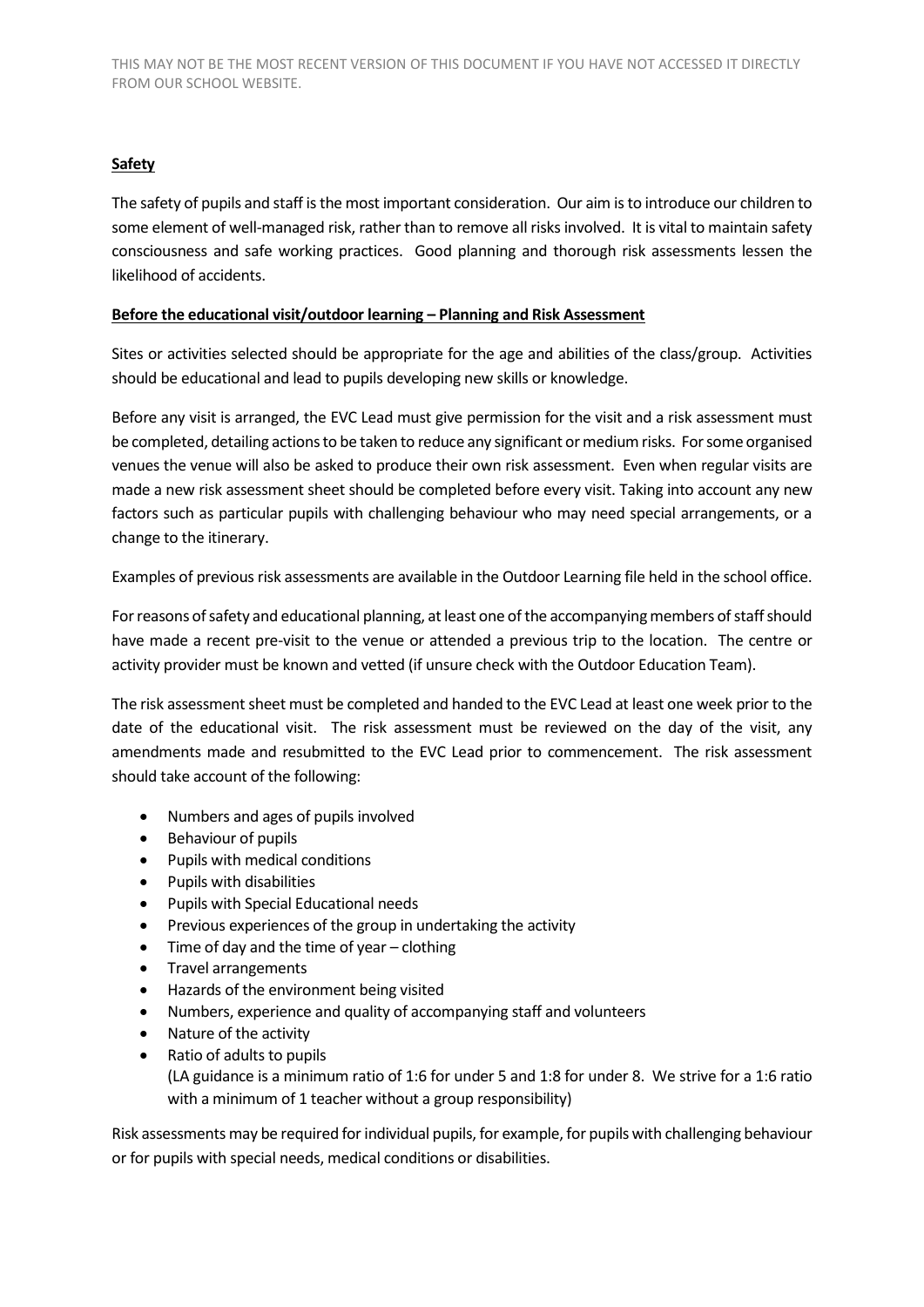### **Responsibilities**

The Headteacher has overall responsibility for ensuring that the management of educational visits and outdoor learning meets the regulations and guidance offered by the LA and DfE, as well as conforming to the school's own Health & Safety Policy.

### **Education Visits Co-ordinator (EVC)**

The key functions are to support the Headteacher in the management of educational visits and outdoor learning, ensuring that guidance and regulations are followed. To support the EVC, the office will keep an updated list of staff and their qualifications, as well as a record of educational visits.

### **The Governing Body**

The governing body must ensure that effective arrangements are in place and LA guidance and regulations are adhered to for all education outside the classroom. The governing body will assign a named governor responsible for outdoor learning and educational visits.

### **Visit Leader**

One qualified teacher accompanying the visit will be designated as the Visit Leader and will have overall authority for the visit. This is normally the Year Leader. The Visit Leader is responsible for the administration, itinerary, supervision and conduct of the visit. They will manage the roles and responsibilities of all other adults and make all decisions whilst on the visit. The Visit Leader must provide the office with information of staff, volunteers and pupils, emergency contact numbers for all adults, first aid qualified staff and DBS confirmation. A copy of the Visit Leader Form must be provided to a member of staff on each coach and to the school office. Visit leaders must always carry a mobile phone. Consent forms are obtained at the start of each academic year and parents are made aware that they may withdraw their child from an activity at any point. Detailed information is provided to parents on paper, e-mail and via the school website at least 4 weeks prior to the trip. All adult helpers accompanying the visit should be given an EV Group Form, detailing a list of pupils and adults on the visit in a given class. Adult helpers will be spoken to by visit lead prior to the trip, see below for details.

### **Volunteers**

Class teachers will decide which volunteer helpers to take on an off-site visit. Only those volunteers deemed to have the skills required to be responsible for children should accompany a visit. Not all volunteers are suitable. If there is any doubt, teachers should discuss their concerns with the EVC, EVC Lead or Headteacher. In the interest of safeguarding, priority will be given to those volunteers that are DBS checked.

The Visit Leader needs to ensure that all volunteers are fully briefed with the requirements of the visit, including the following:

- Their exact role and responsibilities, understanding their duty of care
- A guide to the supervision strategies used
- Who to report to, work with and communicate with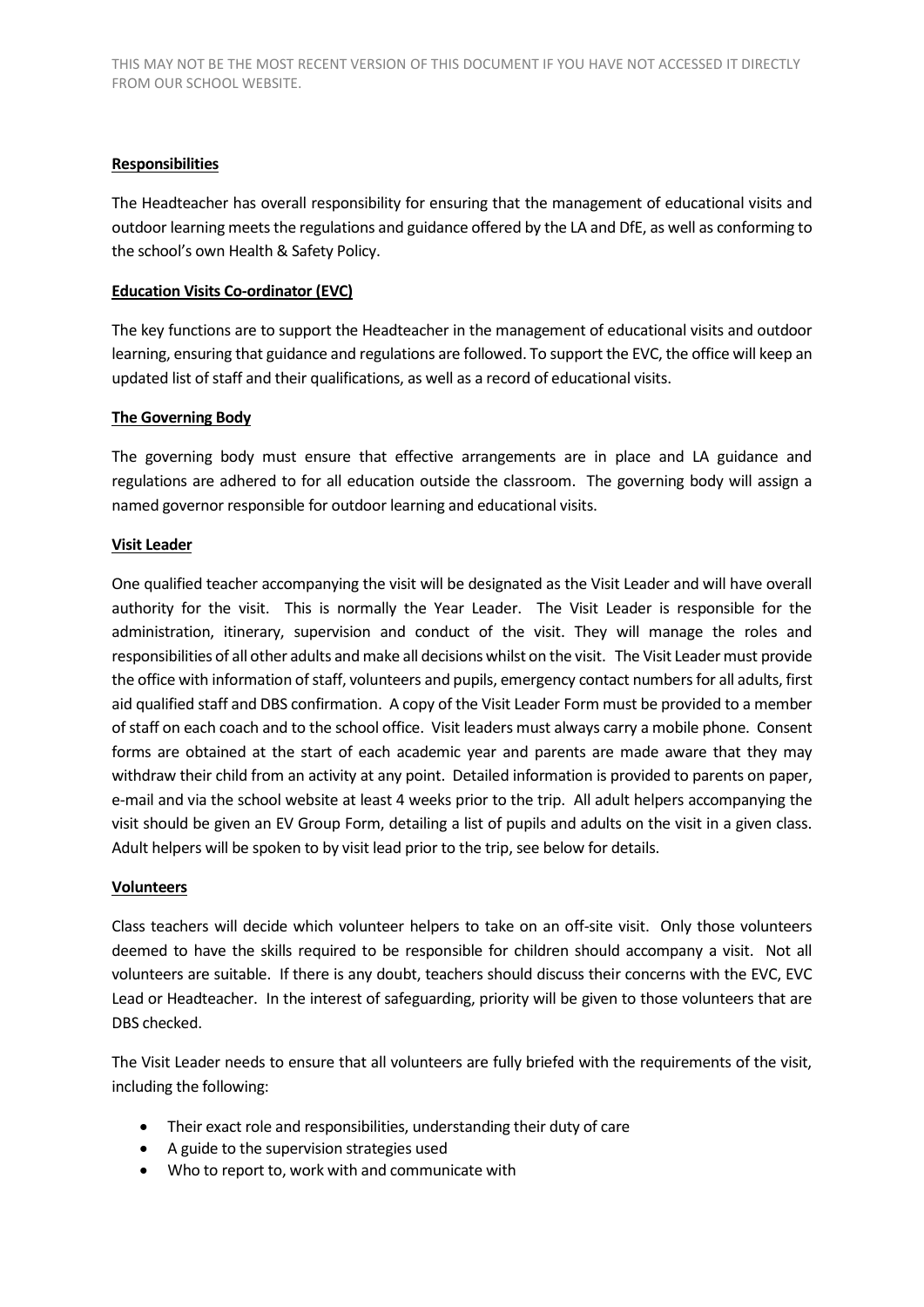- A guide to behaviour management as appropriate
- Particular guidance relating to pupil safety including direction regarding taking pupils to public places and arrangements for toileting

Parents supervising an off-site activity must not bring other children with them.

#### **Information to Parents and Parental Consent**

Year leaders should ensure that parents/carers are kept fully informed regarding any educational visit. This information should always be given in writing and the mode of transport made clear where appropriate. Parents may be asked to provide a voluntary contribution towards the cost of the visit, however children should still participate in a school visit even when a parental contribution has not been received. The parent must have given permission for the child to attend the visit. In circumstances where insufficient monies have been contributed collectively to cover the cost of the visit, it may be necessary to cancel the visit and contributions will be refunded.

### **Transport**

The transport arrangement forms a vital part of educational visits and the risk assessment considerations. All coaches are required to be fitted with seat belts. Buses and coaches should only be booked from reputable companies. Coaches or buses booked for school trips will arrive on site after 9.00am and will approach Shirley Infant School from St James's Road (this may not be possible if road restrictions change and would need to be updated at this juncture). Coaches and Buses will park on Bellemoor Road remaining stationary until children can safely board the coach or bus from the school.

- The Visit Leader must record the coach registration numbers and the names of children and adults on respective coaches, using the Visit Leader Form.
- Children should not sit on the front seats, next to an emergency exit or on the centre seat at the rear of a coach/bus for safety reasons.
- Children must sit down, wear seat belts and stay in their seats at all times for the duration of the journey.
- A head count **must** be undertaken as children **enter** and **leave** the vehicle.
- If transport is being provided by parents an agreement to drive record must be completed.
- Coaches or buses must arrive after 9.00am and park on Bellemoor Road.

### **Behaviour**

Expectations of pupil behaviour off-site are the same as in school. If a child's behaviour in school could cause risk to that child or others in the group, staff may choose, with the Headteacher's agreement, either that the child's parent/carer must accompany the child on the visit, or not to take the child off-site at all. A separate risk assessment should be written for these pupils and a written document of expectations provided to the parent accompanying the child. Any decision not to take a pupil on an educational visit must be documented in the risk assessment.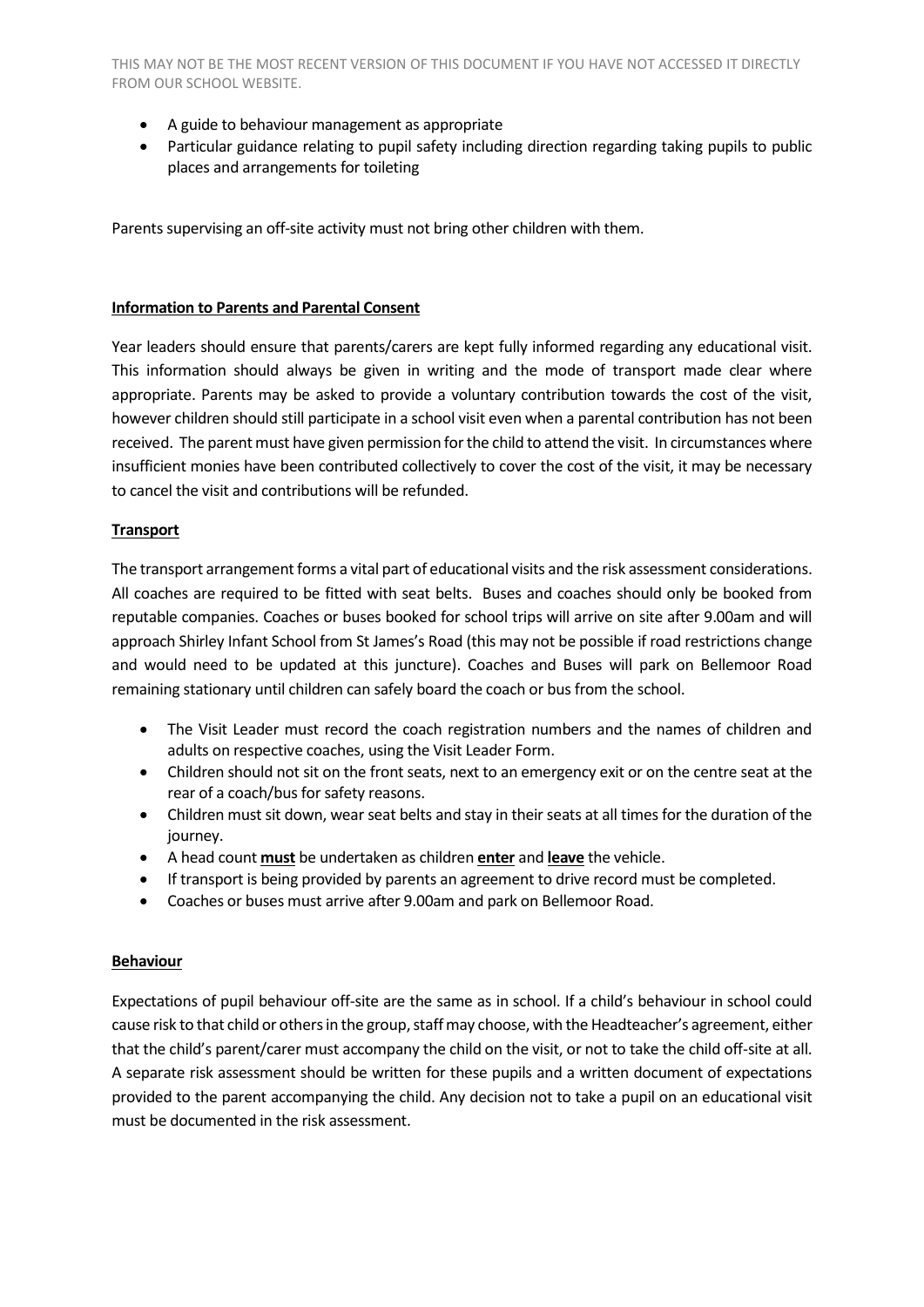# **First Aid and Medical**

All staff have a basic level of First Aid training. In addition, most venues provide a qualified First Aid trained person. A travelling First Aid kit must also be taken on the visit.

If a pupil has specific medical needs, protocols must be established between the school, parents and the GP as necessary. Appropriate medical equipment should be taken on the visit. Any foreseeable problems must be referred to in the risk assessment.

All medicines must be carried by teachers and teaching assistants. Inhalers can be carried by parent helpers.

# **Accident, incident and emergency procedures**

A serious accident or incident is defined as:

- An accident leading to a serious or multiple fracture, amputation or other serious injury or fatality or
- Circumstances in which a group member might be at serious risk or have a serious illness or
- Any situation in which the press of media might be involved

Emergency procedures (Appendix 1) are detailed on a laminated sheet which should be taken by teachers on each trip.

In the event of illness or accident, parents have given consent to any necessary medical treatment through the permission form which might include the use of anaesthetics. In all circumstances, school staff will attempt to contact parents or carers prior to taking this action.

# **Lost Child Procedure**

In the unlikely event of a child going missing on a visit, the following procedure will apply:

- All staff present will be informed and an immediate and thorough search of the area will be conducted, ensuring that all other children remain supervised throughout
- If appropriate, on-site security will also be informed and a description of the child/children given
- The designated person in charge will then inform the Headteacher, who will contact the parent/carer, giving details of what has happened
- At least one member of staff will remain on the scene
- The member of staff remaining at the scene will meet the police and parents/carers when they arrive at the designated meeting point
- After the situation has been resolved, staff will review the reasons for it happening and ensure measures are taken to minimise the risks of a similar incident re-occurring

### **Insurance**

When an off-site education visit is undertaken as part of the normal school curriculum, insurance arrangements for the school prevail. A full copy of the school's insurance is available from the school.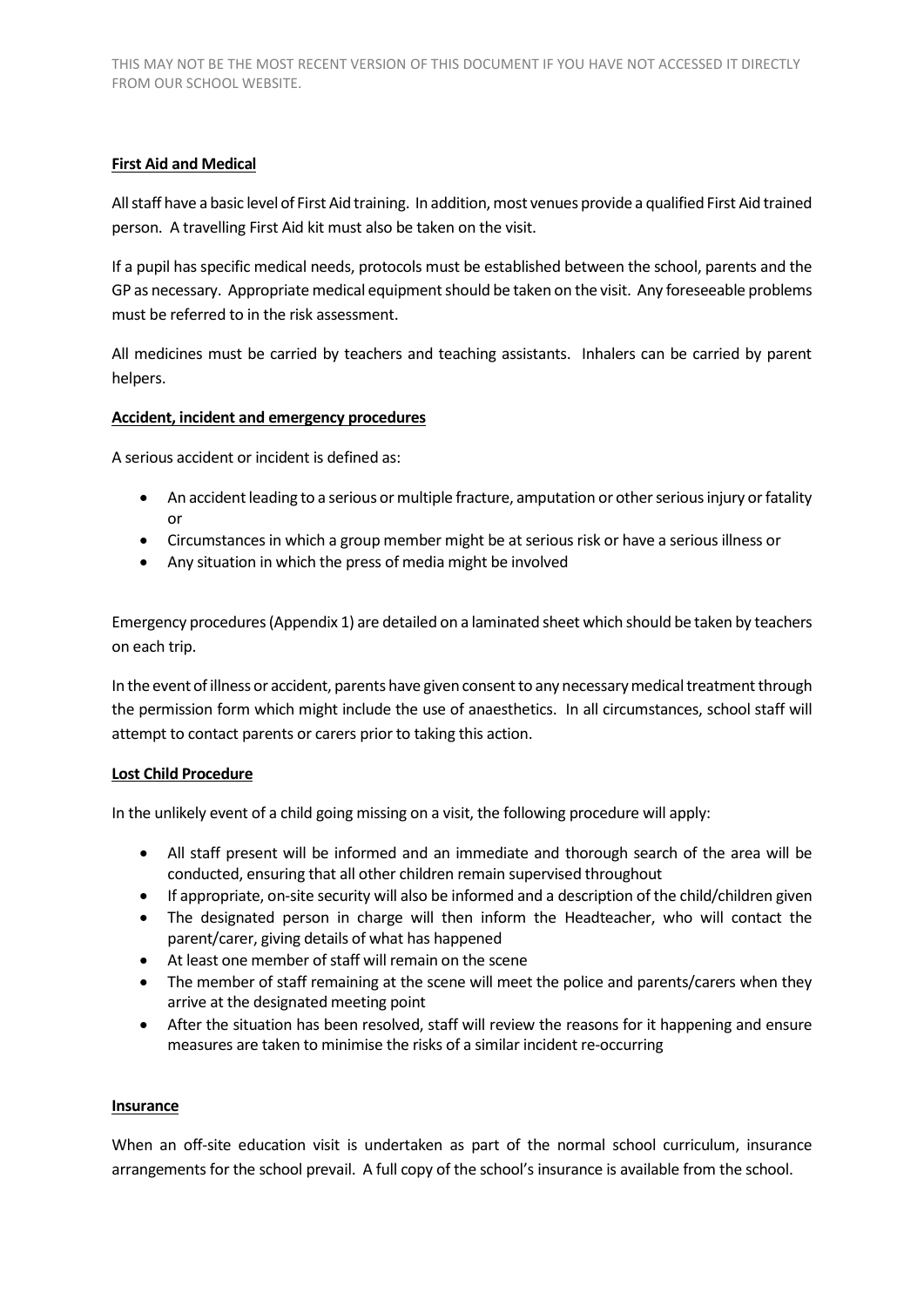# **Evaluation & Monitoring**

To ensure that all trips remain age/activity appropriate and that they satisfy their educational purpose, the Visit Leader will complete an Educational Visit Evaluation Form (Appendix 2). Any staff with feedback regarding a trip may also complete this form. Completed forms will be reviewed by the EVC, EVC Lead and Headteacher to ensure the purpose of the trip has been met and that the visit is embedded in the curriculum.

In addition to evaluation of all educational visits, sample monitoring of visit leaders in action whilst leading a visit will take place. Practical observations will be conducted by the EVC Lead, leading to documented constructive feedback and informing future training as necessary.

| SIS Educational Visits Co-ordinator | Emma Fav     |
|-------------------------------------|--------------|
| SIS EVC Lead                        | Cate Gregory |
| <b>Educational Visits Governor</b>  | Peter Gould  |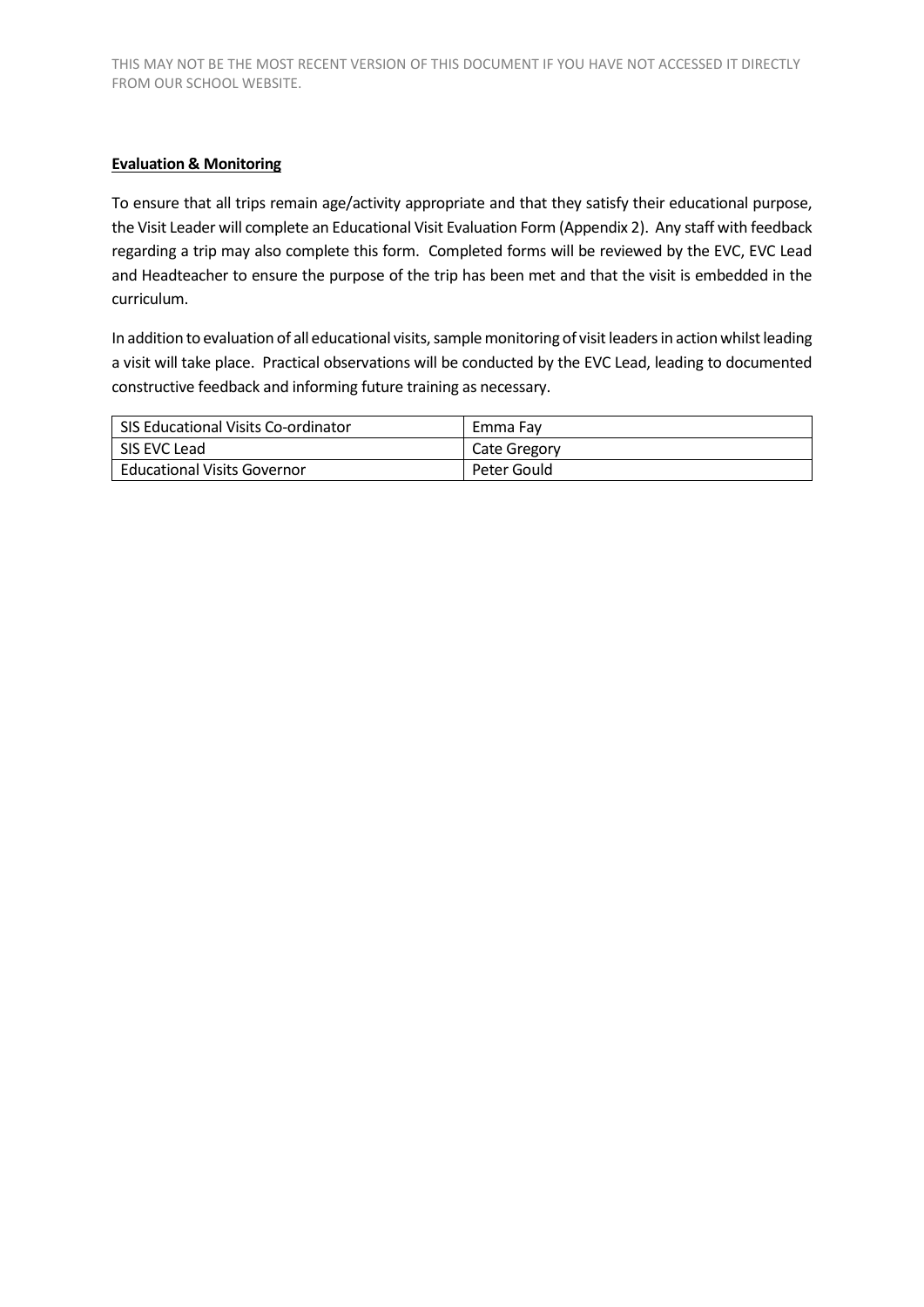# **APPENDIX 1**

# **Emergency Procedures**

# **ACTION TO BE TAKEN BY THE VISIT LEADER (or by other group staff) IN THE EVENT OF A SERIOUS ACCIDENT/INCIDENT**

A serious accident or incident is defined as:

 An accident leading to a fatality, serious or multiple fractures, amputation or other serious injury

OR

 Circumstances in which a group member might be at serious risk or have a serious illness

OR

Any situation in which the press or media are or might be involved

# **Guidance for responding to a serious incident:**

- 1. Take charge of events (Year Group Leader if present if your group has separated from the rest of the party, the adult responsible for their group should take the lead)
- 2. Agree on and verbalise an action plan for the specific incident
- 3. Delegate responsibilities and give tasks/clear instructions to specific people
- 4. Establish a crisis team meeting place, close to the incident control point rendezvous points already detailed in pack

Be prepared to give the following information to relevant emergency services:

- Emergency Service(s) required
- Exact location of the incident
- Number of casualties
- Nature of injuries
- Location and telephone number where call is being made from
- Hazards which may be encountered by the Emergency Services at the site

Responsibility of each group leader:

- 1. Remain in current location if safe/ follow main party to nearest rendezvous point
- 2. Check all children present from your group and inform Year Group Leader immediately if any children are missing
- 3. Report immediately to the Year Group Leader to inform of your location if separated from main party
- 4. Respond to advice of emergency services/ Group Leader
- 5. Regular updates will be given by Year Group Leader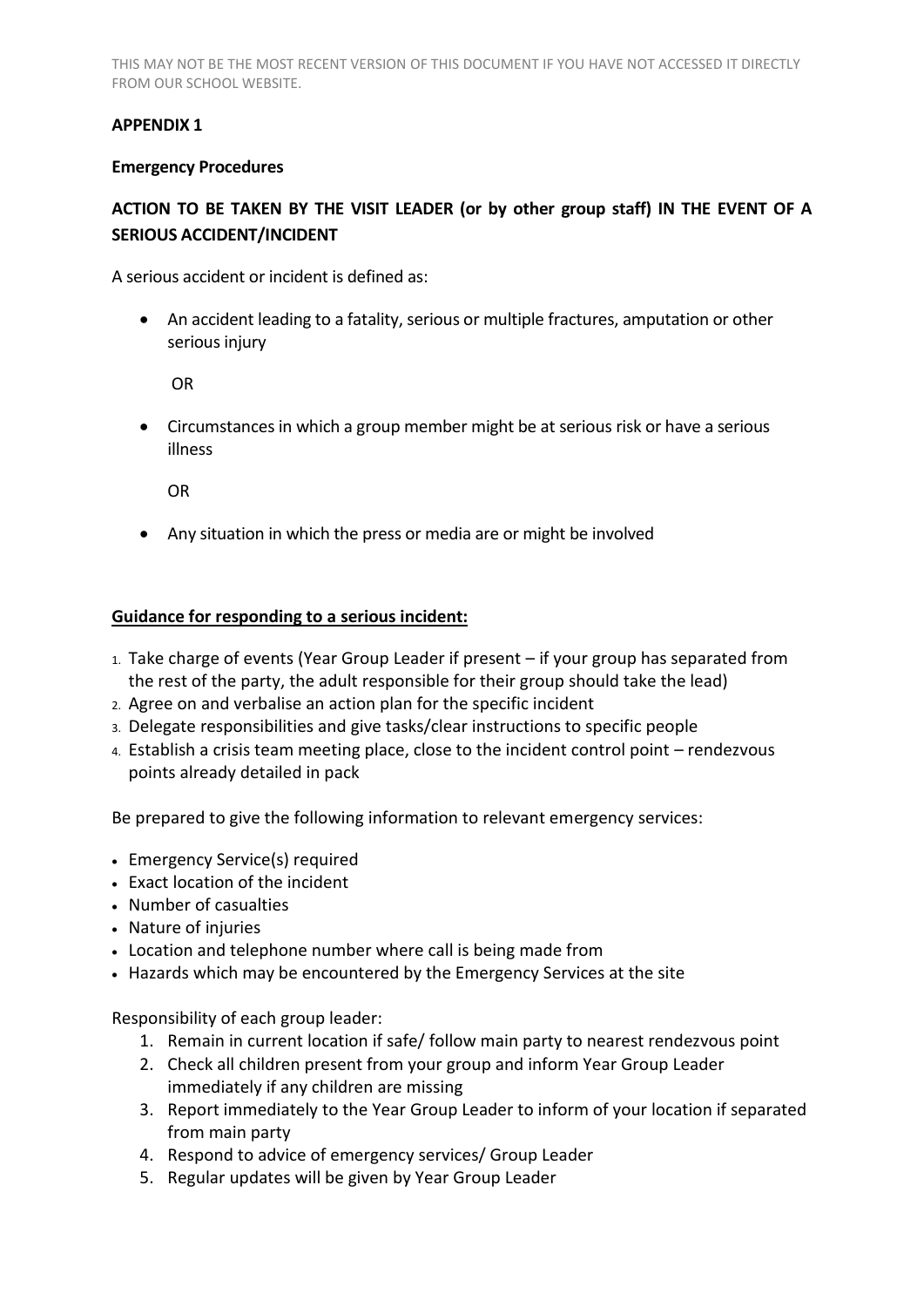- 6. Do not liaise directly with the media
- 7. Do not share any information on social media sites
- 8. Do not contact any parents/ teachers/ school if with main party Year Group Leader to take lead on all calls. Only make contact with Leader/ School if separated from main party
- 9. Maintain a calm atmosphere

\*Ensure all adults have a mobile phone which they are happy to use in an emergency and a list of contact numbers for everyone on the trip (which is printed which is printed and given as a hard copy).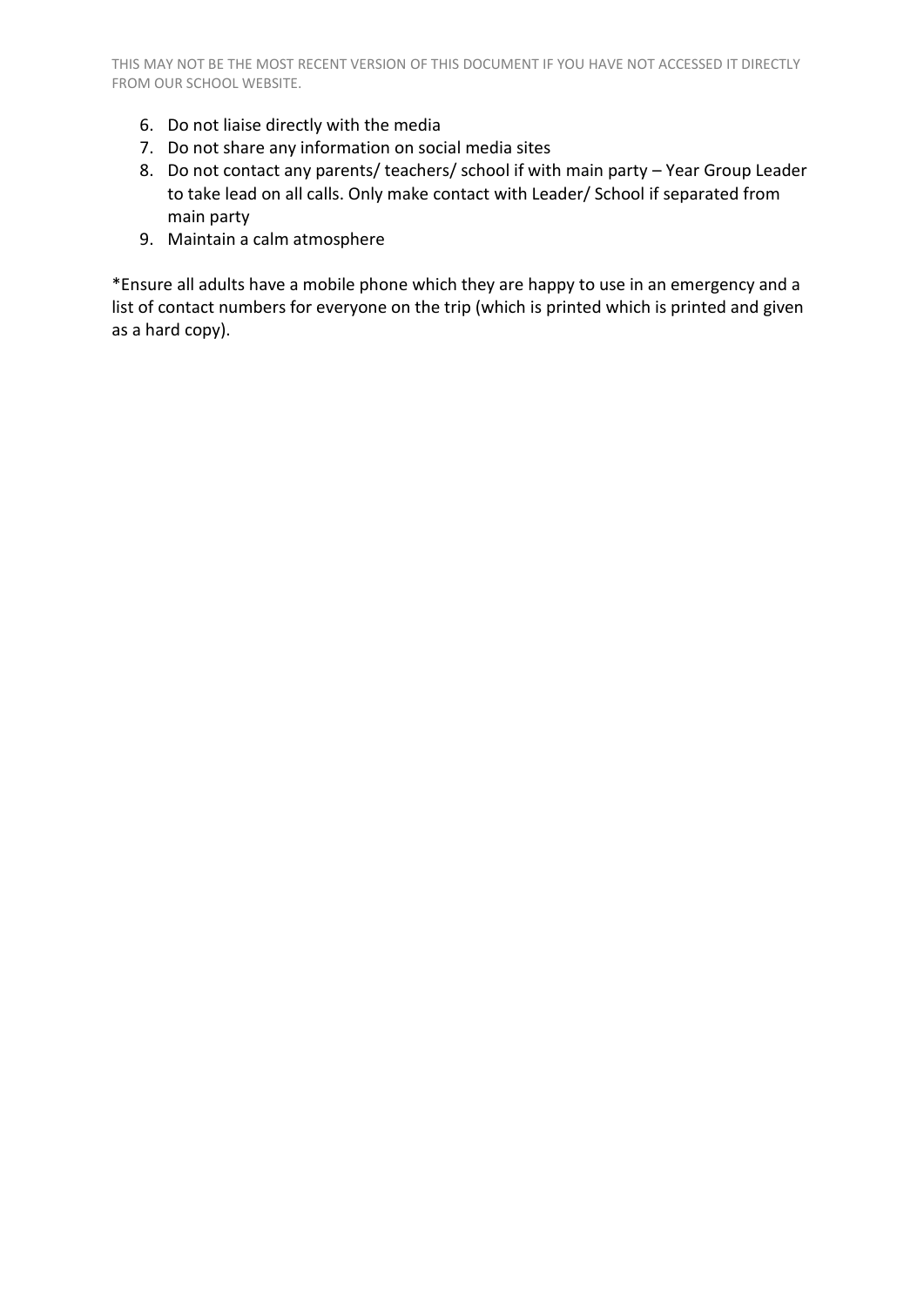# **APPENDIX 2 - Educational Visit Evaluation Form**

| DATE: |  |
|-------|--|
|       |  |

| <b>Educational Visit or Outdoor Education</b><br>Venue: |  |
|---------------------------------------------------------|--|
| <b>Visit Date:</b>                                      |  |
| <b>Visit Leader:</b>                                    |  |

| <b>PURPOSE OF EDUCATIONAL VISIT:</b> |  |
|--------------------------------------|--|
|                                      |  |

**WHAT WERE THE LEARNING OUTCOMES OF THE EDUCATIONAL VISIT:**

#### **DID THE EDUCATIONAL VISIT ENABLE OUR PUPILS TO:**

| Enjoy participating                                       | Υ | N |
|-----------------------------------------------------------|---|---|
| Adopt a positive attitude to challenges                   | Υ | N |
| Gain in personal confidence and self-esteem               | Υ | N |
| Achieve success                                           | Υ | N |
| Develop self-awareness and social skills                  | Υ | N |
| Appreciate the contributions of self and others           | Υ | N |
| Display an increased motivation and appetite for learning | Y | N |
| Appreciate broader horizons                               | Υ | N |

## **IF THE ANSWER TO ANY OF THE ABOVE IS NO, PLEASE PROVIDE DETAILS BELOW:**